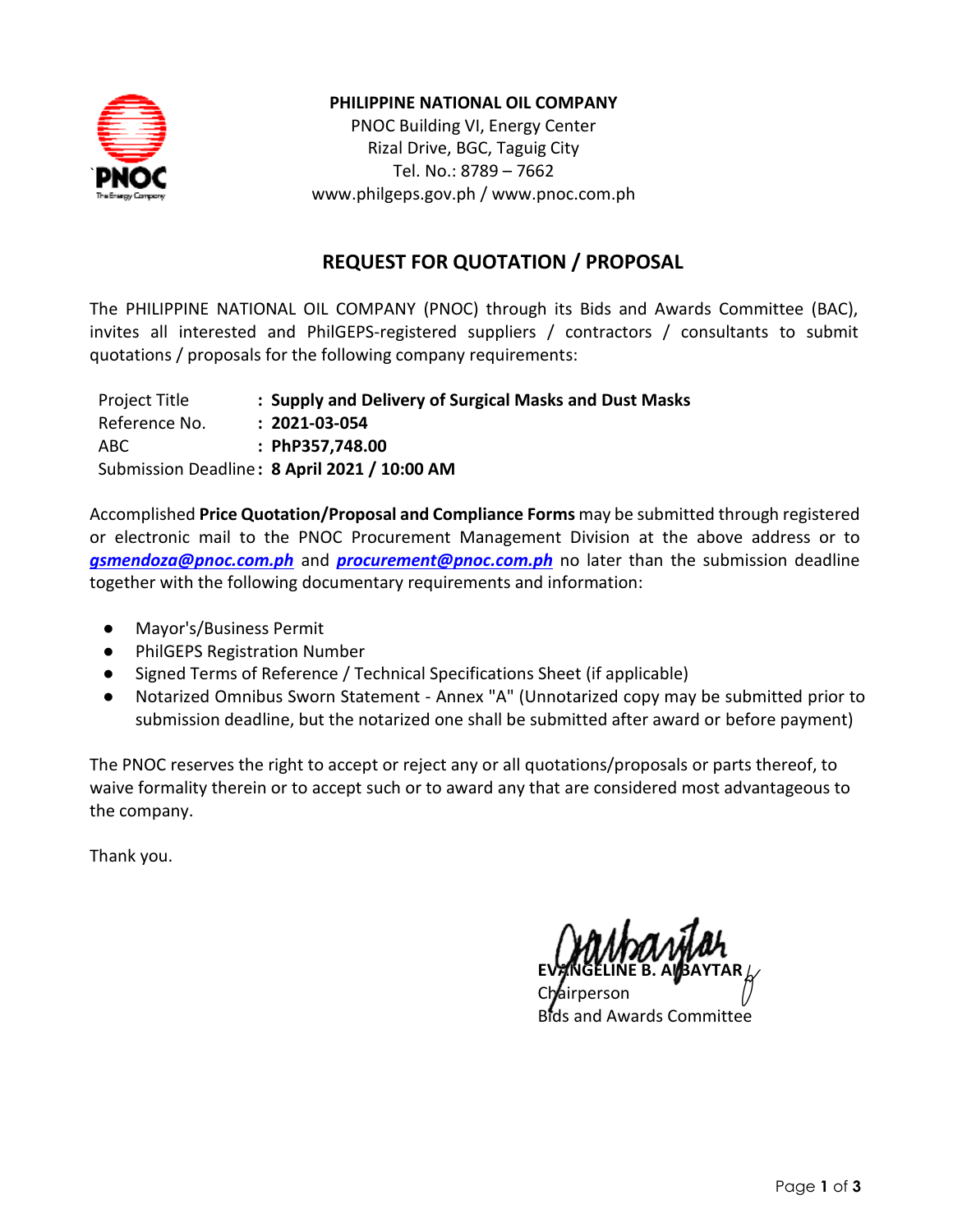# **PRICE QUOTATION / PROPOSAL AND COMPLIANCE FORM**

### **Supply and Delivery of Surgical Masks and Dust Masks**

| <b>ITEM</b><br>NO. | <b>UOM</b> | <b>PARTICULARS</b>                                                                                                                                                                                                             | <b>ABC</b><br>(PhP) | <b>QTY</b> | <b>UNIT</b><br><b>PRICE</b><br>(PhP) | <b>TOTAL</b><br><b>AMOUNT</b><br>(PhP) |
|--------------------|------------|--------------------------------------------------------------------------------------------------------------------------------------------------------------------------------------------------------------------------------|---------------------|------------|--------------------------------------|----------------------------------------|
| $\mathbf{1}$       | bxs        | <b>SURGICAL MASK</b><br>$\rightarrow$ Disposable<br>$\rightarrow$ Ear Loop<br>$\rightarrow$ 3-ply<br>$\rightarrow$ Wired<br>$\rightarrow$ Packaging: 50 pcs./box                                                               | 352,698.00          | 588        |                                      |                                        |
| 2                  | pcs        | <b>DUST MASK</b><br>$\rightarrow$ NIOSH approved<br>$\rightarrow$ Soft inner materials<br>$\rightarrow$ Adjustable noseclip<br>$\rightarrow$ Flat fold design<br>$\rightarrow$ Color: White<br>$\rightarrow$ Filter Class: N95 | 5,050.00            | 50         |                                      |                                        |

#### **Technical Specifications**

**NOTE: Awarding on per item basis. Delivery location: PNOC-Main Office, BGC, Taguig City Delivery Period: Fifteen (15) Calendar Days**

#### **TERMS AND CONDITIONS**

- 1. All entries shall be typed or written in a clear legible manner.
- 2. Bidder shall offer one (1) bid only. Alternative bids shall be rejected.
- 3. All prices offered herein are valid, binding and effective for THIRTY (30) calendar days upon issuance of this document.
- 4. As a general rule, price quotations to be denominated in Philippine Peso shall include all taxes, duties and/or levies payable.
- 5. In case of tie quotations, tie breaking shall be on draw lots or toss coin.
- 6. In case supplier pro forma quotation is submitted, conditions will be governed by the submitted signed Terms of Reference / Technical Specifications Sheet.

We undertake, if our Proposal is accepted, to supply/deliver the goods/services in accordance with the specifications and/or delivery schedule.

We agree to abide by this quotation/proposal for a period of thirty (30) calendar days, which is the price's validity period and it shall remain binding upon us and may be accepted at any time before the expiration of that period.